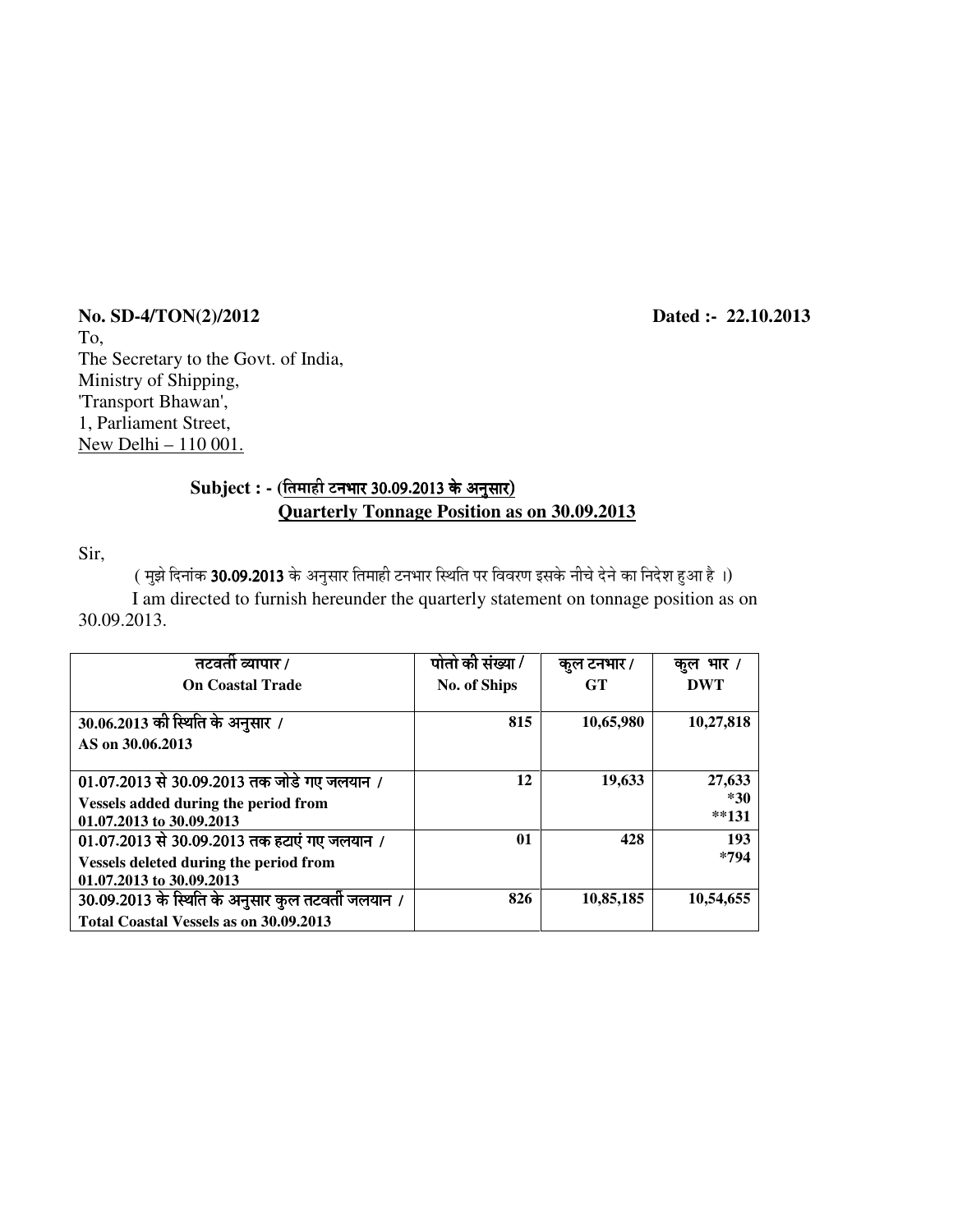| विदेशी व्यापार में /                                                                                                   | पोतो की संख्या / | कुल टनभार / | कूल भार /            |
|------------------------------------------------------------------------------------------------------------------------|------------------|-------------|----------------------|
| <b>On Overseas Trade</b>                                                                                               | No. of Ships     | <b>GT</b>   | DWT                  |
| 31.06.2013 की स्थिति के अनुसार /<br>As on 31,06,2013                                                                   | 362              | 92,92,589   | 1,41,62,007          |
| 01.07.2013 से 30.09.2013 तक जोडे गए जलयान /<br><b>Vessels added during the period from</b><br>01.07.2013 to 30.09.2013 | 06               | 83,851      | 99,686               |
| $01.07.2013$ से 30.09.2013 तक हटाएं गए जलयान /<br>Vessels deleted during the period from<br>01.07.2013 to 30.09.2013   | 08               | 1,92,519    | 3,28,286<br>$** 104$ |
| 30.09.2013 के स्थिति के अनुसार कुल विदेशगामी<br>जलयान / Total Overseas Vessels as on 30.09.2013                        | 360              | 91,83,921   | 1,39,33,303          |

| 31.06.2013 के स्थिति के अनुसार कुल तटवर्ती    | 1.177 | 1,03,58,569 | 1,51,89,825 |
|-----------------------------------------------|-------|-------------|-------------|
| एवं विदेशी व्यापार / Total Coastal & Overseas |       |             |             |
| <b>Trade as on 31.06.2013</b>                 |       |             |             |
| $30.09.2013$ के स्थिति के अनुसार कुल तटवती    | 1.186 | 1,02,69,106 | 1,49,87,958 |
| एवं विदेशी व्यापार / Total Coastal & Overseas |       |             |             |
| <b>Trade as on 30.09.2013</b>                 |       |             |             |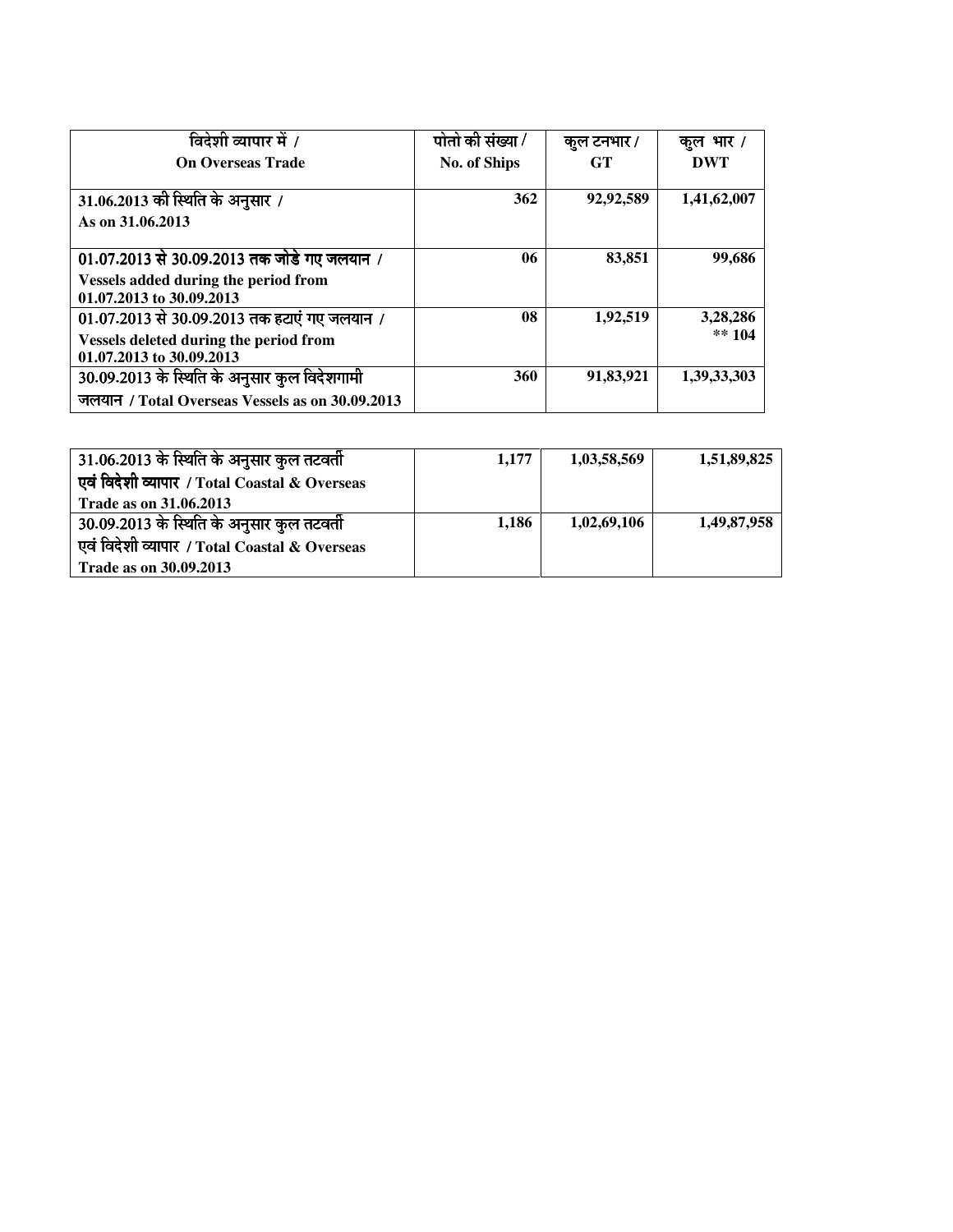#### (इस संबंध में संबंधित 6 अनुलग्नों को आपकी सुचना हेतु एतदद्वारा संलग्न किया जाता है ।)

In this connection, relevant enclosures (six) are attached herewith for your kind information.

Yours faithfully,

(गिरधारी लाल सिंह) **(G. L. Singh)**  संयुक्त निदेशक (एस.डी.) **Jt. Director [SD]**

Encl : As above.

**Copy to :-** 

- 1. श्री ए. पि. गोयल, लेखा अधिकारी (एमडी), पोत परिवहन मंत्रालय, नई दिल्ली  **Shri A.P.Goel, Accounts Officer (MD), Ministry of Shipping, New Delhi.**
- 2. उप मुख्य चार्टऐंग नियत्रंक, पोत परिवहन मंत्रालय, (शिपिंग विंग), रुम नं 441, टान्सपोर्ट भवन, 1, 1, संसद मार्ग, नई हिल्ली - 110 011.

 **Dy. Ch. Controller of Chartering, Ministry of Shipping (Shipping Wing), Room No. 441, Transport Bhawan, 1, Parliament Street, New Delhi – 110 001.** 

- 3. निदेशक, परिवहन अनसंधान प्रभाग, पोत परिवहन मंत्रालय, आयडिए बिल्डिंग, जामनगर हाउस, शहाजहान रोड, ®Ö‡Ô פü»»Öß ®Ö‡Ô פü»»Öß **The Director, Transport Research Division, Ministry of Shipping, IDA,Building, Jamnagar House, Shahjahan Raod, New Delhi.**
- 4. निदेशक (परिवहन), वाणिज्य मंत्रालय, उदयोग भवन, नई दिल्ली  **The Director (Transport), Ministry of Commerce, Udyog Bhawan, New Delhi.**
- 5. उप सलाहकार (टी), भारतीय योजना आयोग, नई दिल्ली  **The Dy. Advisor (T), Planning Commission of India, New Delhi.**
- $6.$  विकास सलाहकार (एसबीआर), पोत परिवहन मंत्रालय, जामनगर हाउस, नई दिल्ली  **The Development Adviser (SBR), Ministry of Shipping, Jamnagar House, New Delhi.**
- 7. वरिष्ठ अंनुसंधान अधिकारी, योजना आयोग (परीवहन प्रभाग), योजना भवन, संसद मार्ग, नई दिल्ली **The Sr. Research Officer, Planning Commission, (Transport Divn.), Yojana Bhawan, Parliament Street, New Delhi.**
- 8. प्रधान अधिकारी, एमएमडी, मुंबई / चेन्नई / कोलकाता / कोची / कांडला **The Principal Officer, Mercantile Marine Department, Mumbai/Kolkata/Chennai/ Kochi/Kandla.**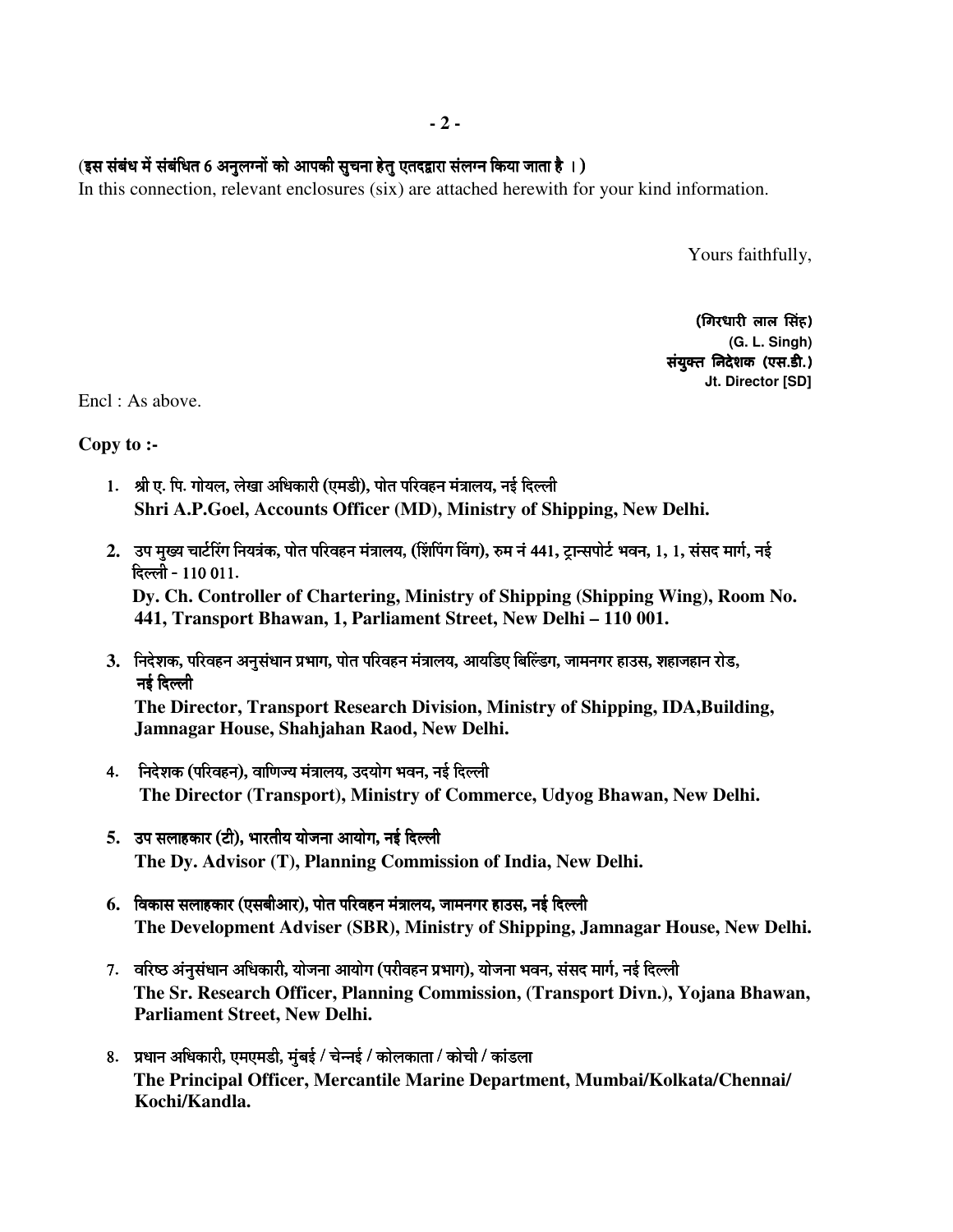- 9. सचिव, इंडियन नेशनल शिपओनर्स एसोसिएशन, 22, मेकर टावर्स, एफ, द्वितीय तल, कफ पैरेड, मुंबई 400 005 **The Secretary, Indian National Shipowners Association, 22, Maker Tower, F, 2nd floor, Cuffe Parade, Mumbai – 400 005.**
- 10. सचिव, इंडियन कोस्टल कन्फरेन्स, सिंधिया हाउस, नरोत्तम मोरारजी मार्ग, बेलार्ड इस्टेट, मुंबई 400 038. **The Secretary, The Indian Coastal Conference, Scindia House, Norottam Morarji Marg, Ballard Estate, Mumbai – 400 038.**
- 11. एन टी अनुभाग **NT. Branch.**
- 12. इंजीनियरिंग अनुभाग **ENGG. Branch.**
- 13. समन्वय शाखा **Co-Ord. Branch.**
- 14. एम एस एल शाखा  **MSL Branch.**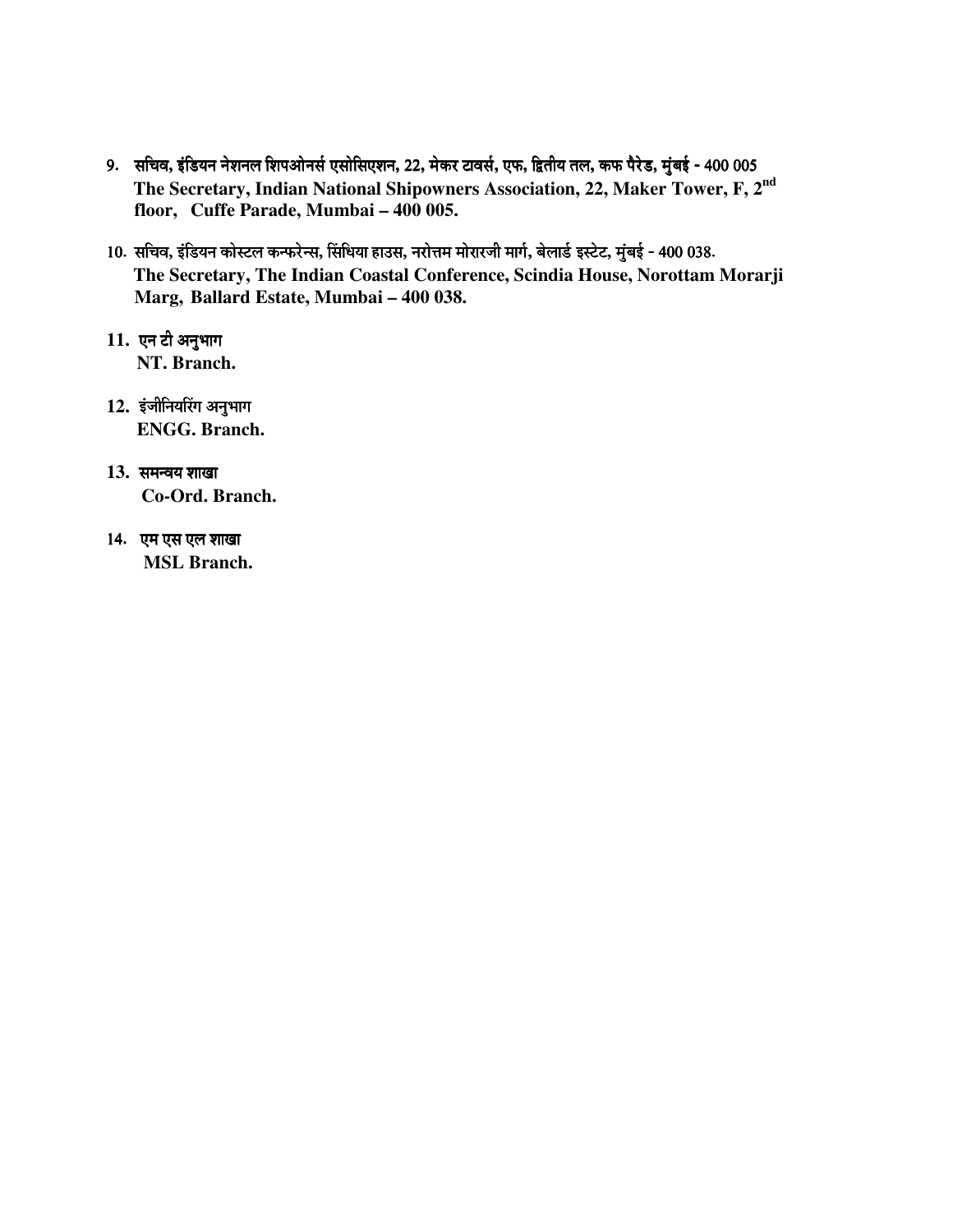#### **-3-**

#### **(01.07.2013 से 30.09.2013** के अवधि के दौरान जलायानों कें जोड एवं लोप / हटाए जाने की सूचि ) **List of Addition and Deletion of the Vessels during the period from 01.07.2013 to 30.09.2013**

### (जलयानों का जोड तटवर्ती व्यापार में.) **Addition of Vessels – on Coastal Trade**

| क्रं.सं. / | जलयान का नाम /              | स्वामि का नाम /                            | निर्मित वर्ष / | कुल टनभार | कुल भार  |
|------------|-----------------------------|--------------------------------------------|----------------|-----------|----------|
| Sr. No.    | Name & Type of Vessel       | <b>Name of Owner</b>                       | <b>Year of</b> | / GT      | / Dwt    |
|            |                             |                                            | <b>Built</b>   |           |          |
|            |                             |                                            |                |           |          |
|            | DCI Dredge - XX(Dredger)    | M/s. DCI Ltd.                              | 2013           | 6,970     | 8650     |
| 2.         | Surya Mukhi (Utility Craft) | M/s. Waterways Shipyard Pvt. Ltd.          | 1987           | 2,200     | 3,470    |
| 3.         | Aerostar (Utility Boat)     | M/s. Aeromarine Equipment Supply Pvt. Ltd. | 2009           | 15        | 0        |
| 4.         | Svitzer Echo (Tug)          | M/s. Svitzer Hazira Pvt. Ltd.              | 2012           | 906       | 250      |
| 5.         | MV Kodithala (Barge)        | M/s. Lakshadweep Development Corpn. Ltd.   | 2013           | 498       | 164      |
| 6.         | Aero Pride (Crew Boat)      | M/s. Aero Shipping Services                | 2009           | 18        | $\Omega$ |
| 7.         | Radha Krishna-III (Barge)   | M/s. Welspun Maxsteel Ltd.                 | 1997           | 1,694     | 2,918    |
| 8.         | Radha Krishna-IV (Barge)    | M/s. Welspun Maxsteel Ltd.                 | 1997           | .693      | 2,950    |
| 9.         | Radha Krishna-II (Barge)    | M/s. Welspun Maxsteel Ltd.                 | 1996           | 691. ا    | 2,961    |
| 10.        | Garudawahana (Barge)        | M/s. Jindal ITF Ltd.                       | 2013           | l,352     | 2,100    |
| 11.        | Supreme (Barge)             | M/s. Jindal ITF Ltd.                       | 2013           | 1,231     | 2,100    |
| 12.        | Nitya (Barge)               | M/s. Jindal ITF Ltd.                       | 2013           | 1.365     | 2,100    |
|            | Totaliing discrepancies     |                                            |                |           | $*30$    |
|            |                             |                                            |                |           | $** 131$ |
|            | Total = $12$ vessels        |                                            |                | 19.633    | 27,824   |

\* Coastal Discrepancy in DWT – 30 in monthly tonnage position of January 2013. \*\* Coastal Discrepancy in DWT – 131 Quarterly tonnage position of December, 2012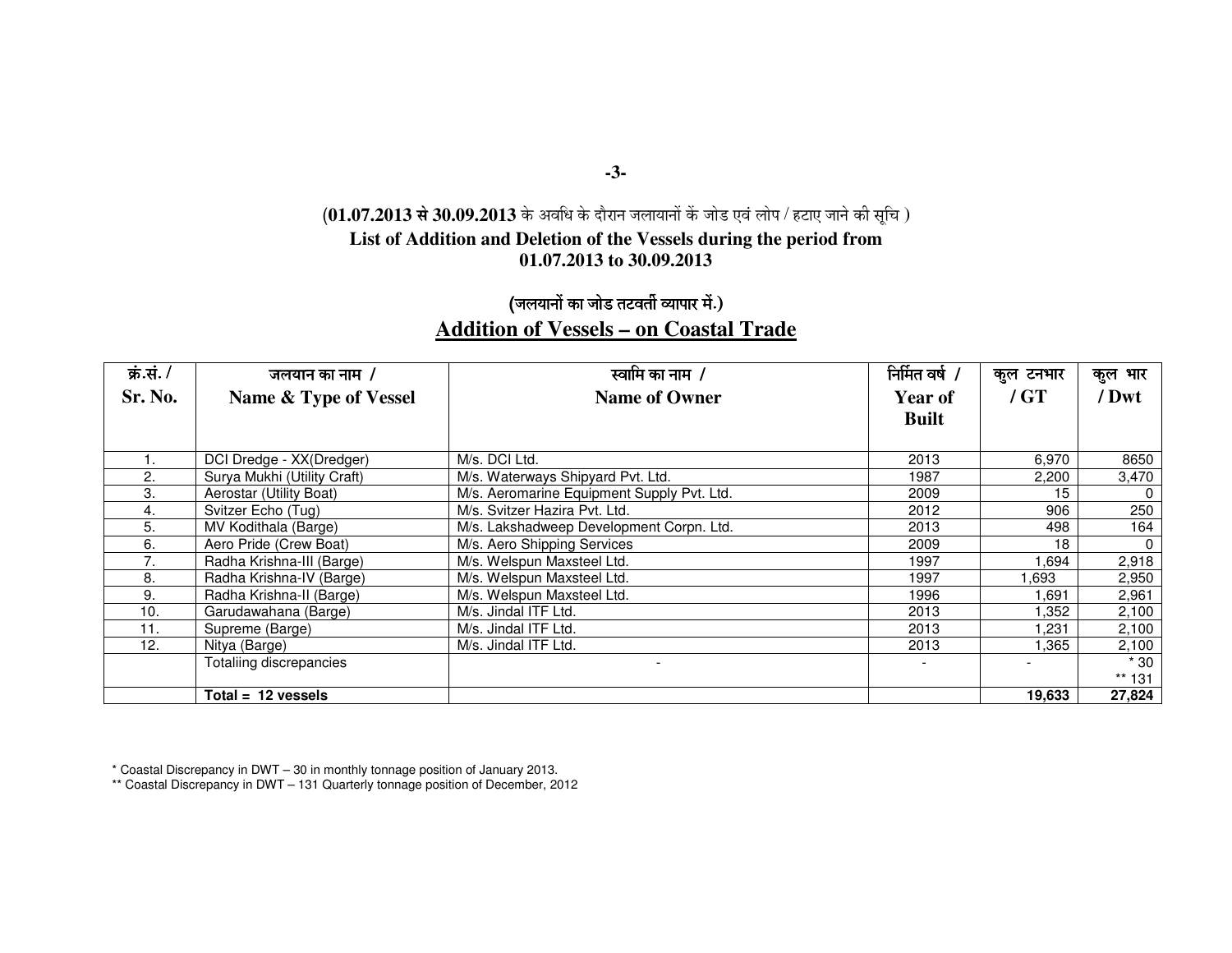### $\overline{6}$ लियानों का लोप / हटाना - तटवर्ती व्यापार में) **Deletion of Vessels – on Coastal Trade**

| क्रं.सं. $/$<br>Sr. No. | जलयान का नाम /<br>Name & Type of Vessel             | स्वामि का नाम <i>।</i><br><b>Name of Owner</b> | निर्मित वर्ष<br>'Year<br>of Built | कूल<br>टनभार<br><b>GT</b> | कुल भार<br>' Dwt |
|-------------------------|-----------------------------------------------------|------------------------------------------------|-----------------------------------|---------------------------|------------------|
|                         | Vimla (Tug)                                         | M/s. SKS (Ship) Logistics Ltd.                 | 1982                              | 428                       | 193              |
|                         | Deletion of DWT for the month of February,<br>2013. | $- -$                                          | $- -$                             | $- -$                     | * 794            |
|                         | $Total = 01$ vessel                                 |                                                |                                   | 428                       | 987              |

\* Coastal deletion of DWT for the month of February, 2013.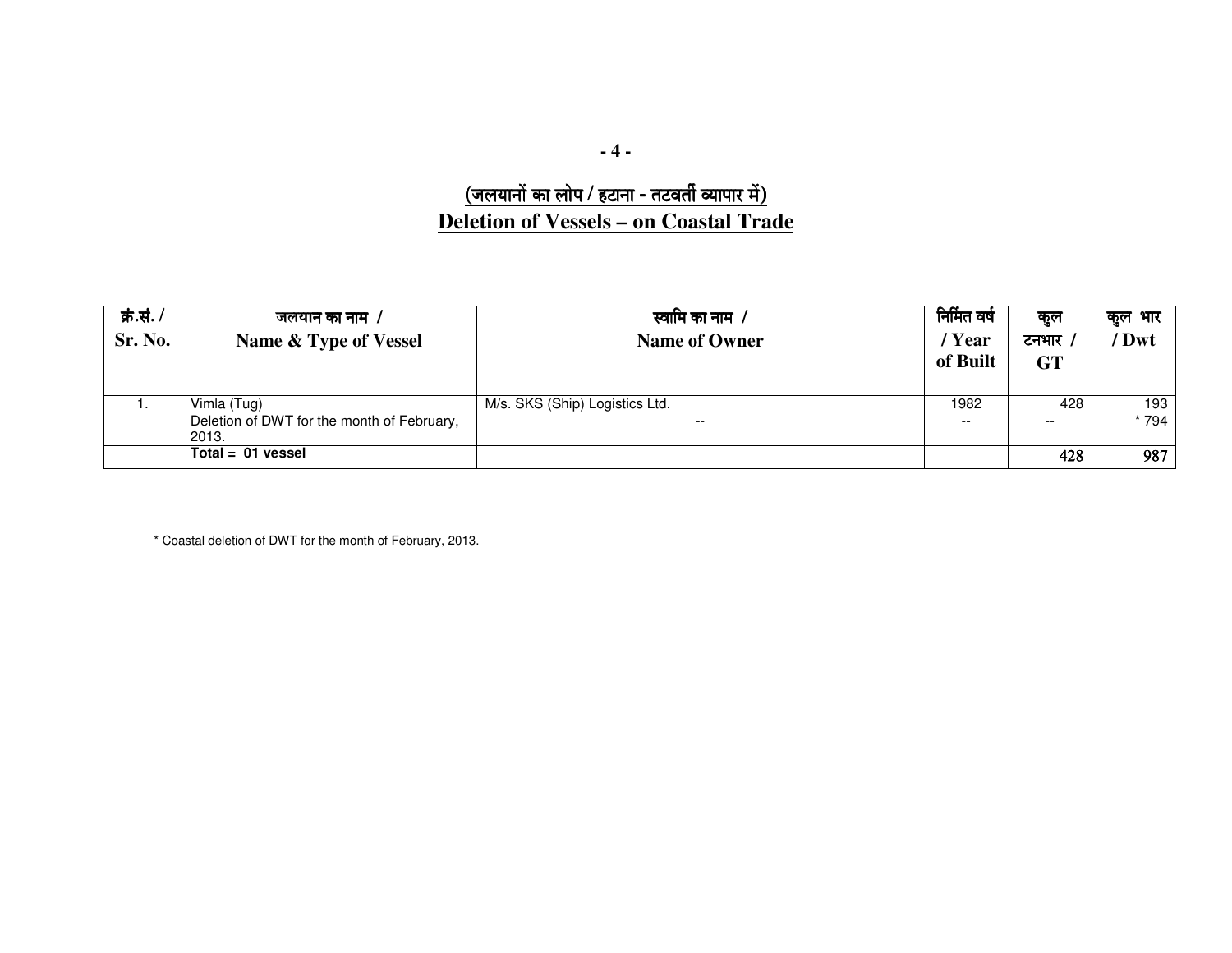## $\overline{(\overline{3} \overline{0} \overline{0})^2}$ **Addition of Vessels – on Overseas Trade**

| क्रं.सं./ | जलयान का नाम /              | स्वामि का नाम /                           | निर्मित वर्ष / | कुल टनभार | कुल भार / |
|-----------|-----------------------------|-------------------------------------------|----------------|-----------|-----------|
| Sr. No.   | Name & Type of Vessel       | <b>Name of Owner</b>                      | Year of        | $/$ GT    | Dwt       |
|           |                             |                                           | <b>Built</b>   |           |           |
|           |                             |                                           |                |           |           |
|           | APJ Mahakali (BC)           | M/s. Apeejay Shipping Ltd.                | 1996           | 36,559    | 32.279    |
|           |                             |                                           |                |           |           |
| 2.        | Ocean Morganite (Tug)       | M/s. Samson Maritime Ltd.                 | 2013           | 2.207     | 1,896     |
| 3.        | Volvox Delta (Dredger)      | M/s. Van Oord India Pvt. Ltd.             | 1984           | 8,089     | 12,484    |
| 4.        | Jag Prabha (Tanker)         | M/s. The Great Eastern Shipping Company   | 2004           | 28.799    | 47.999    |
|           |                             | Ltd.                                      |                |           |           |
| 5.        | Ocean Raptor (PSV)          | M/s. Ocean King Survey Ser. (I) Pvt. Ltd. | 2012           | 646. ا    | 339. ا    |
| 6.        | Samudra Ratnakar (Research) | M/s. Geological Survey of India           | 2013           | 6.551     | 3.689     |
|           | $Total = 06$ vessels        |                                           |                | 83.851    | 99,686    |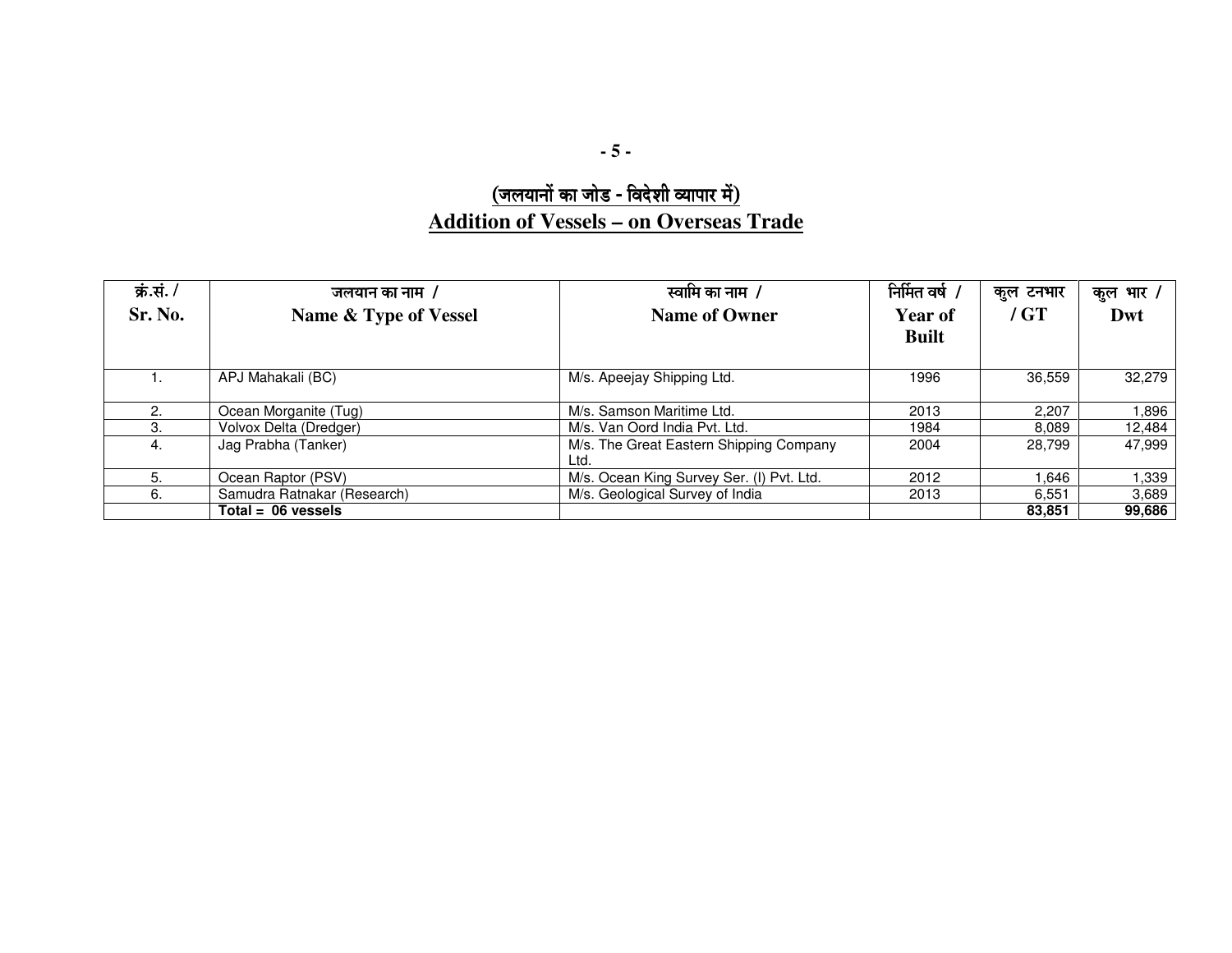**- 6 -** 

### $\overline{0}$  (जलयानों का लोप / हटाना - विदेशी व्यापार में) **Deletion of Vessels – on Overseas Trade**

| क्रं.सं. / | जलयान का नाम /               | स्वामि का नाम /                              | निर्मित वर्ष | कुल टनभार / | कुल भार / |
|------------|------------------------------|----------------------------------------------|--------------|-------------|-----------|
| Sr. No.    | Name & Type of Vessel        | <b>Name of Owner</b>                         | / Year       | <b>GT</b>   | Dwt       |
|            |                              |                                              | of Built     |             |           |
|            |                              |                                              |              |             |           |
| 1.         | Good Providence (BC)         | M/s. Good Navigation Pvt. Ltd.               | 2007         | 19,891      | 30,193    |
| 2.         | Jag Preeti (Tanker)          | M/s. The Great Eastern Shipping Company Ltd. | 1981         | 20,302      | 29,139    |
| 3.         | Jag Ravi (BC)                | M/s. The Great Eastern Shipping Company Ltd. | 1997         | 26,322      | 45,342    |
| 4.         | Blossom (OT)                 | M/s. Seven Islands Shipping Ltd.             | 1984         | 4,509       | 6,756     |
| 5.         | Good Day (BC)                | M/s. Goodearth Maritime Ltd.                 | 2013         | 19,775      | 33,663    |
| 6.         | Jag Leela (OT)               | M/s. The Great Eastern Shipping Company Ltd. | 1999         | 58,374      | 1,05,148  |
|            | Sagar Hansa (Dredger)        | M/s. Van Oord India Pvt. Ltd.                | 1970         | 6,814       | $\Omega$  |
| 8.         | APJ Mahalaxmi (BC)           | M/s. Apeejay Shipping Ltd.                   | 1985         | 36.532      | 78,045    |
|            | Deletion of DWT in quarterly |                                              |              |             | ** $104$  |
|            | tonnage statement            |                                              |              |             |           |
|            | $Total = 08$ vessels         |                                              |              | 1,92,519    | 3,28,390  |

\*\* Overseas deletion of DWT in quarterly tonnage statement.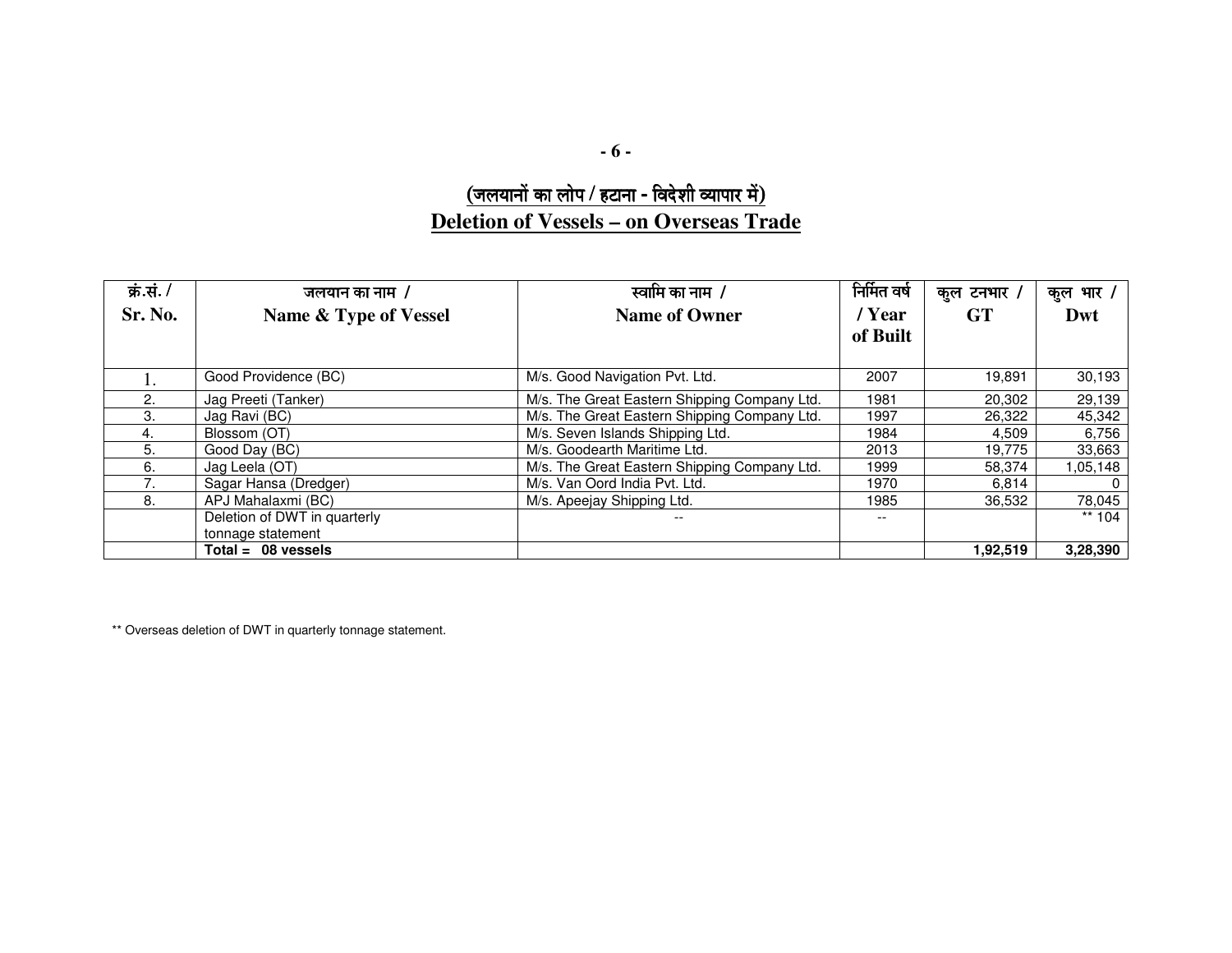# -7-<br><u>(फ्लेग परिवर्तन किए बिना)</u> Vessel sold without change of Flag/Change in the name of a Vessel or Owner/Change of Ownership

| क्रं.सं. / | पहले का स्वामी <i>।</i>             | जलयान का नाम 7     | अभी का स्वामी /                                        |
|------------|-------------------------------------|--------------------|--------------------------------------------------------|
| Sl No.     | <b>Previous Owner</b>               | Name of the Ship   | <b>Current Owner</b>                                   |
|            |                                     |                    |                                                        |
|            | M/s. Sethusamudram Corporation Ltd. | Krusadhai          | The Board of Trustees, New Mangalore Port Trust,       |
|            |                                     |                    | Panambur, Mangalore.                                   |
| 2.         | M/s. Sethusamudram Corporation Ltd. | Roja               | The Board of Trustees, New Mangalore Port Trust,       |
|            |                                     |                    | Panambur, Mangalore.                                   |
| 3.         | M/s. Sethusamudram Corporation Ltd. | Nallathanni        | The Chairman, V.O. Chidambaranar Port Trust, Tuticorin |
| 4.         | The Shipping Corpn. Of India Ltd.   | Dr. Nagendra Singh | M/s. Mustan Tahderbhai Khanbhai                        |
| 5.         | The Shipping Corpn. Of India Ltd.   | F. M. Juvale       | M/s. Albatross Shipping Agencies                       |
| 6.         | M/s. Alliance Offshore              | Alliance           | M/s. Varun Shipping Service                            |
|            | M/s. Yojaka (India) Pvt. Ltd.       | Ocean Surveyor     | M/s. Samudrika Logistics Pvt. Ltd.                     |